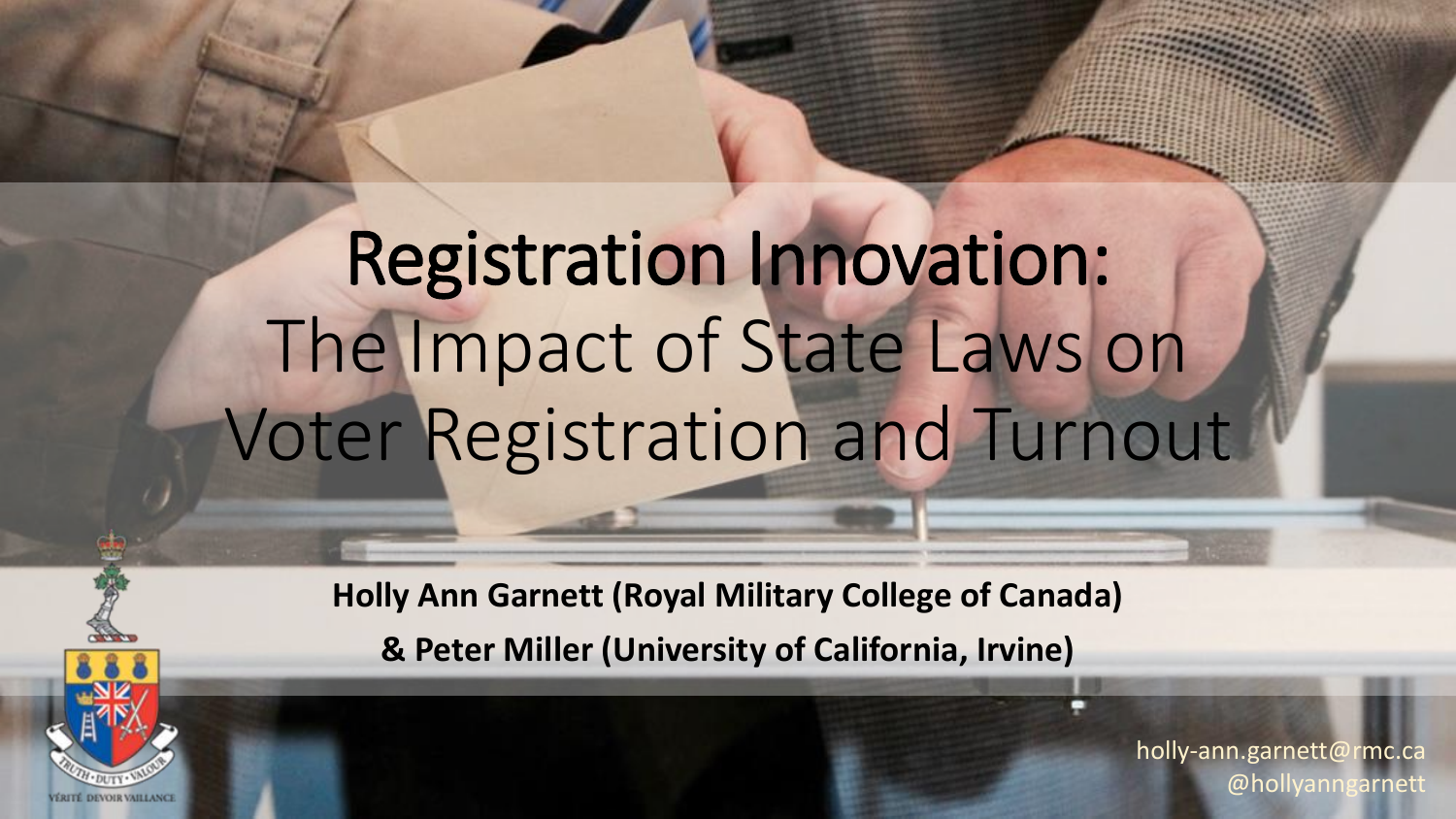### How can administrators improve registration?

#### **Length of Time to Register**

- Closing dates closer to the election day
- Election Day Registration

#### **Opportunities to Register**

- 'Motor voter' laws (DMV registrations)
- Online Registration
- Pre-registration of youth
- Registration campaigns and public outreach

#### **List Management**

- List centralization or decentralization
- List sharing with other government departments and agencies
- Automatic Voter Registration
- Frequency of purging, 'motor voter' laws (purging)
- Online Registration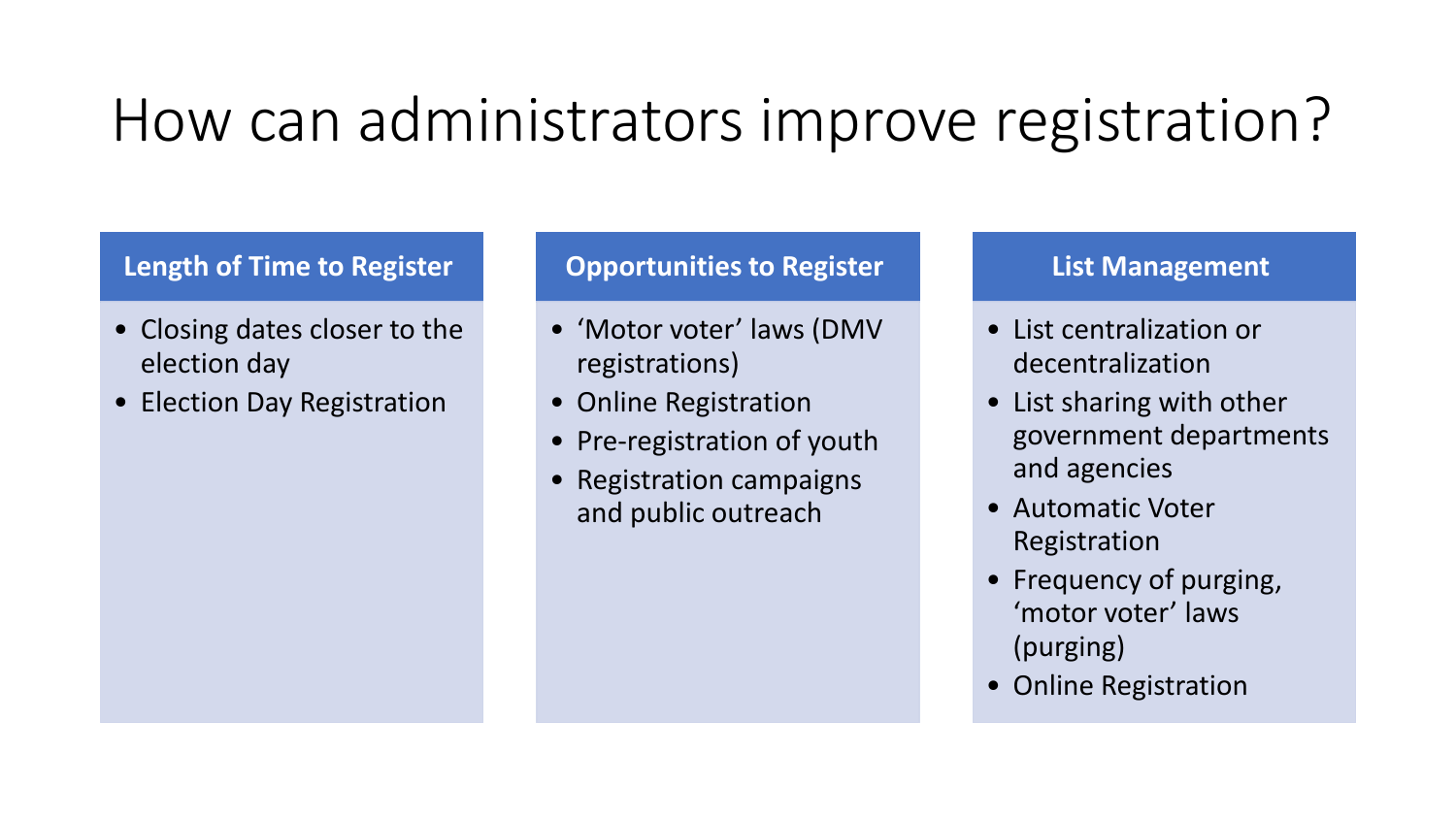### Four Innovations Studied









Election Day Registration (EDR)

Online Registration (OR)

Pre-Registration of Youth (PR)

Automatic Voter Registration (AVR)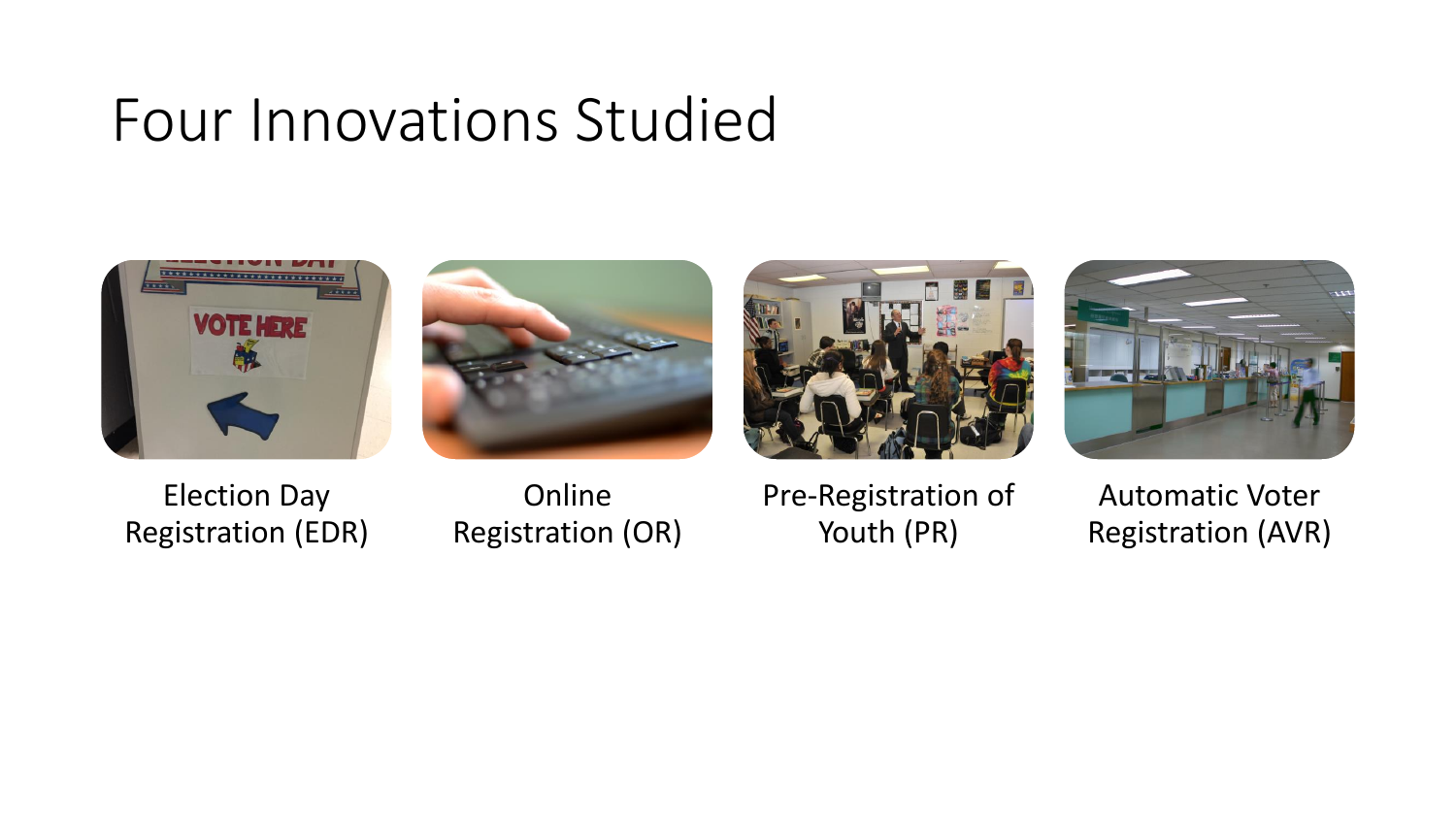### Why (still) Study Voter Registration?

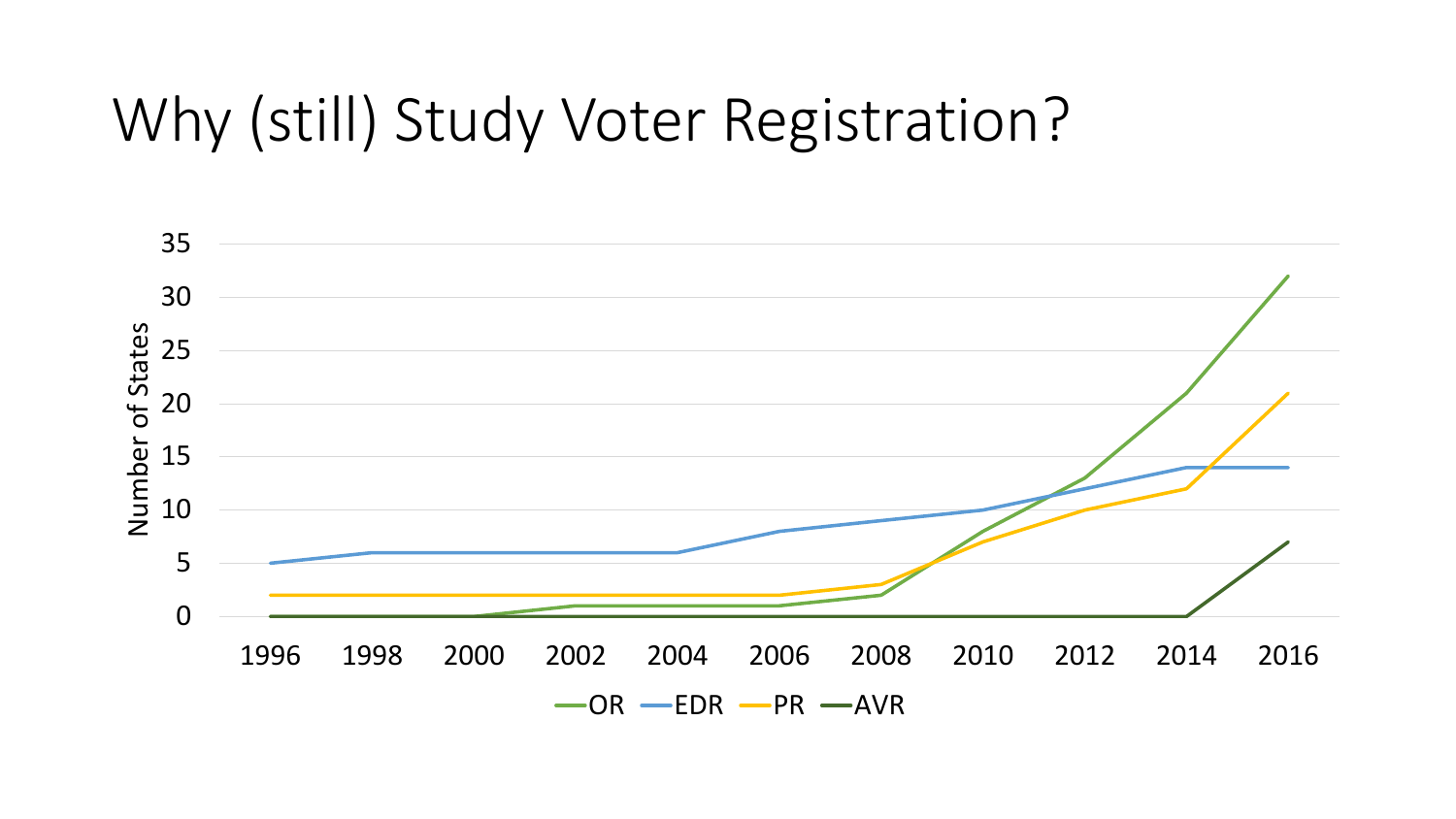## Method: Studying Registration Regimes



Number of State-Years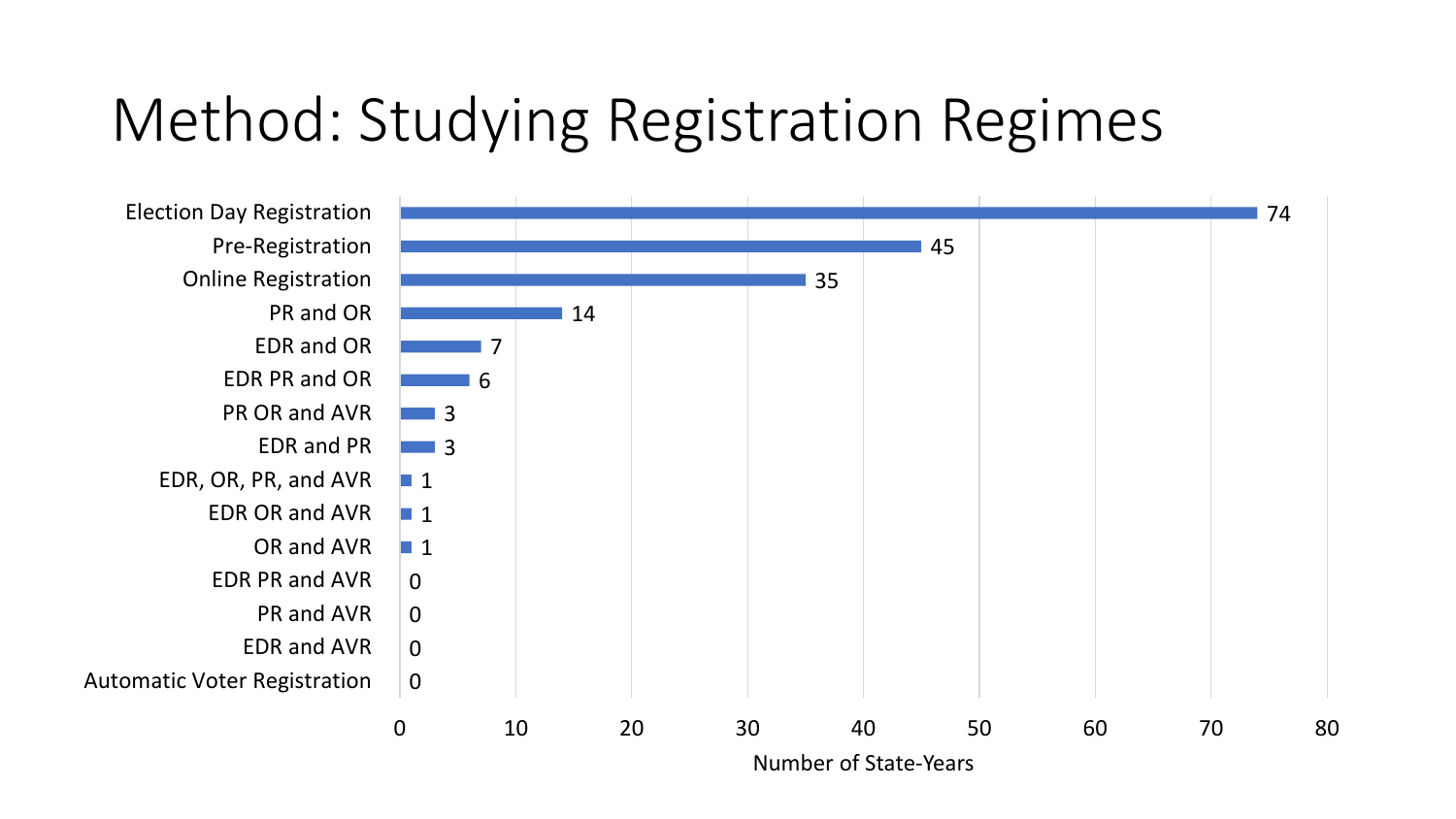## Method: Models

#### **Independent Variables**

- Registration Regime
- Controls:
	- Socio-Demographic Variables (gender, age, education, minority status and mobility)
	- State (South, North Dakota)
- State & Year Fixed Effects



#### **Dependent Variables**

- Registered (0/1)
- $\bullet$  Voted  $(0/1)$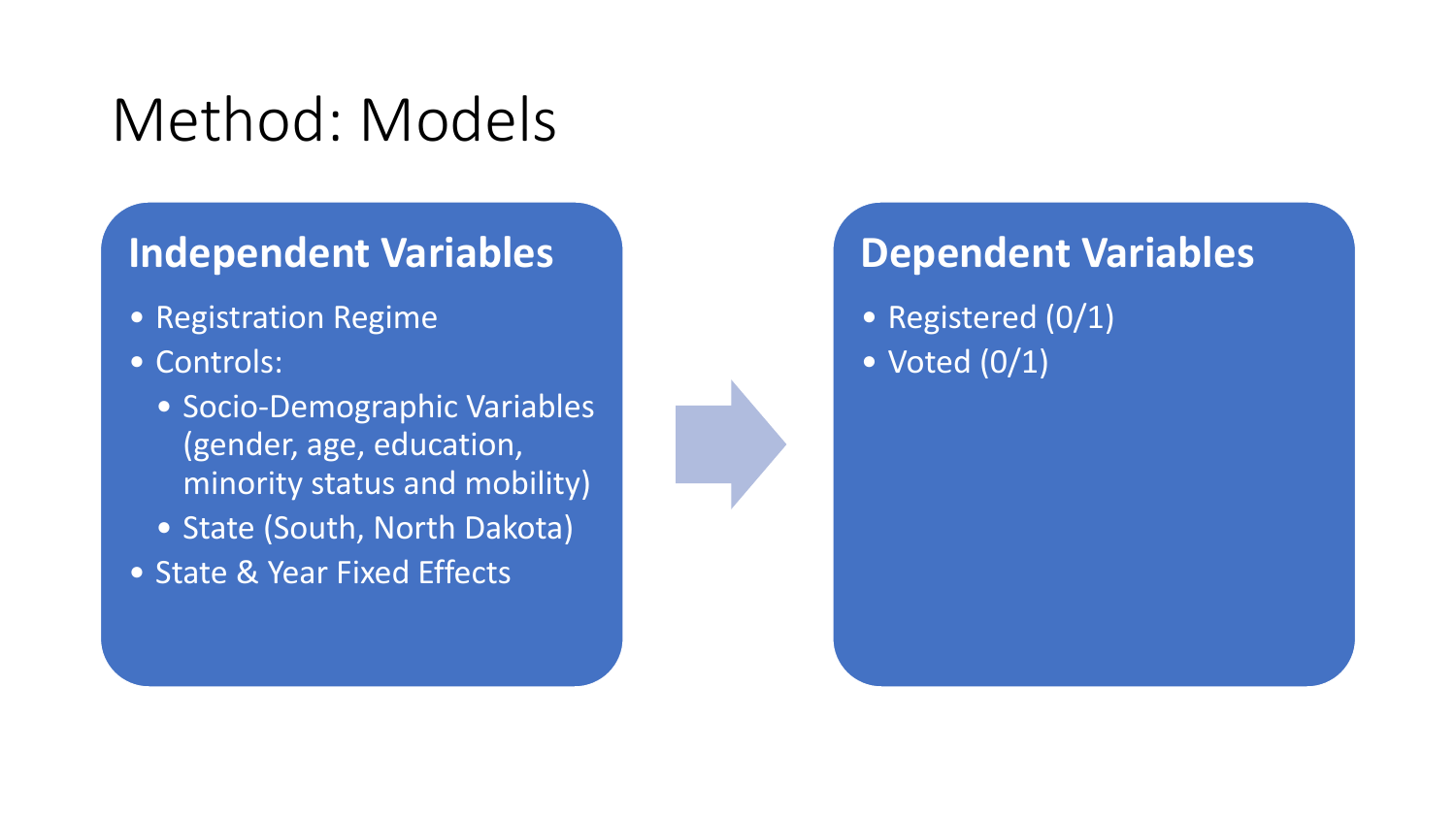| Results                                   |                                                                                                                                  |
|-------------------------------------------|----------------------------------------------------------------------------------------------------------------------------------|
| <b>Election Day Registration</b><br>Alone | • Registration: decrease<br>• Turnout: $\approx$ 2%-point increase in turnout                                                    |
| <b>Online Registration Alone</b>          | • Registration: $\approx$ 2%-point increase<br>• Turnout $\sim$ 2%-point increase                                                |
| <b>Pre-Registration Alone</b>             | • Registration $\sim$ 5%-point increase (young voters)<br>• Turnout ~ 6%-point increase (young voters)                           |
| <b>Automatic Voter</b><br>Registration    | • Cannot be studied alone, only with other innovations                                                                           |
| <b>Registration Regimes</b>               | • PR + OR ~ 10% point increase (young voters, registration & turnout)<br>• EDR + OR + PR small increase (registration & turnout) |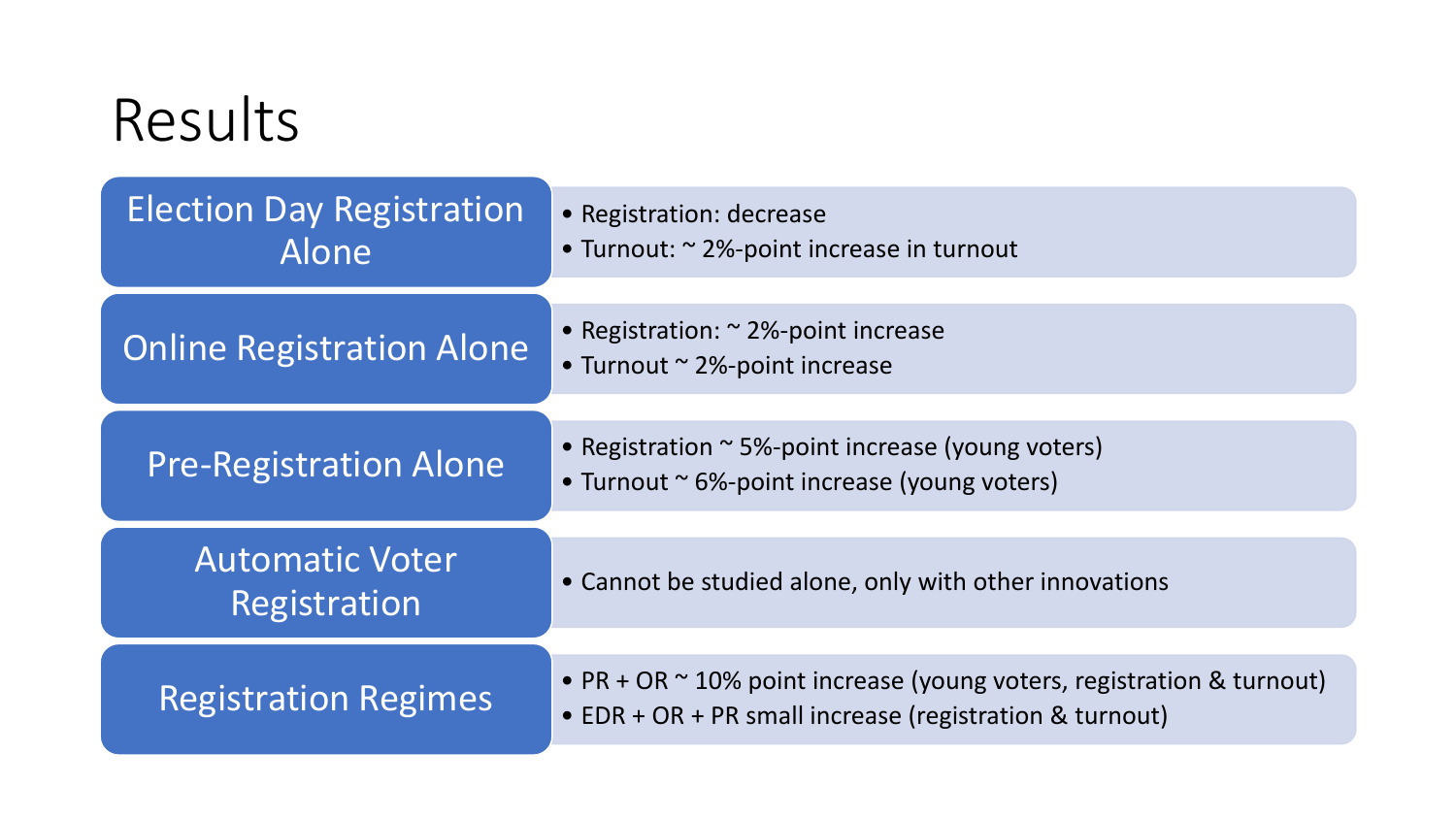### Election Day Registration (Alone)

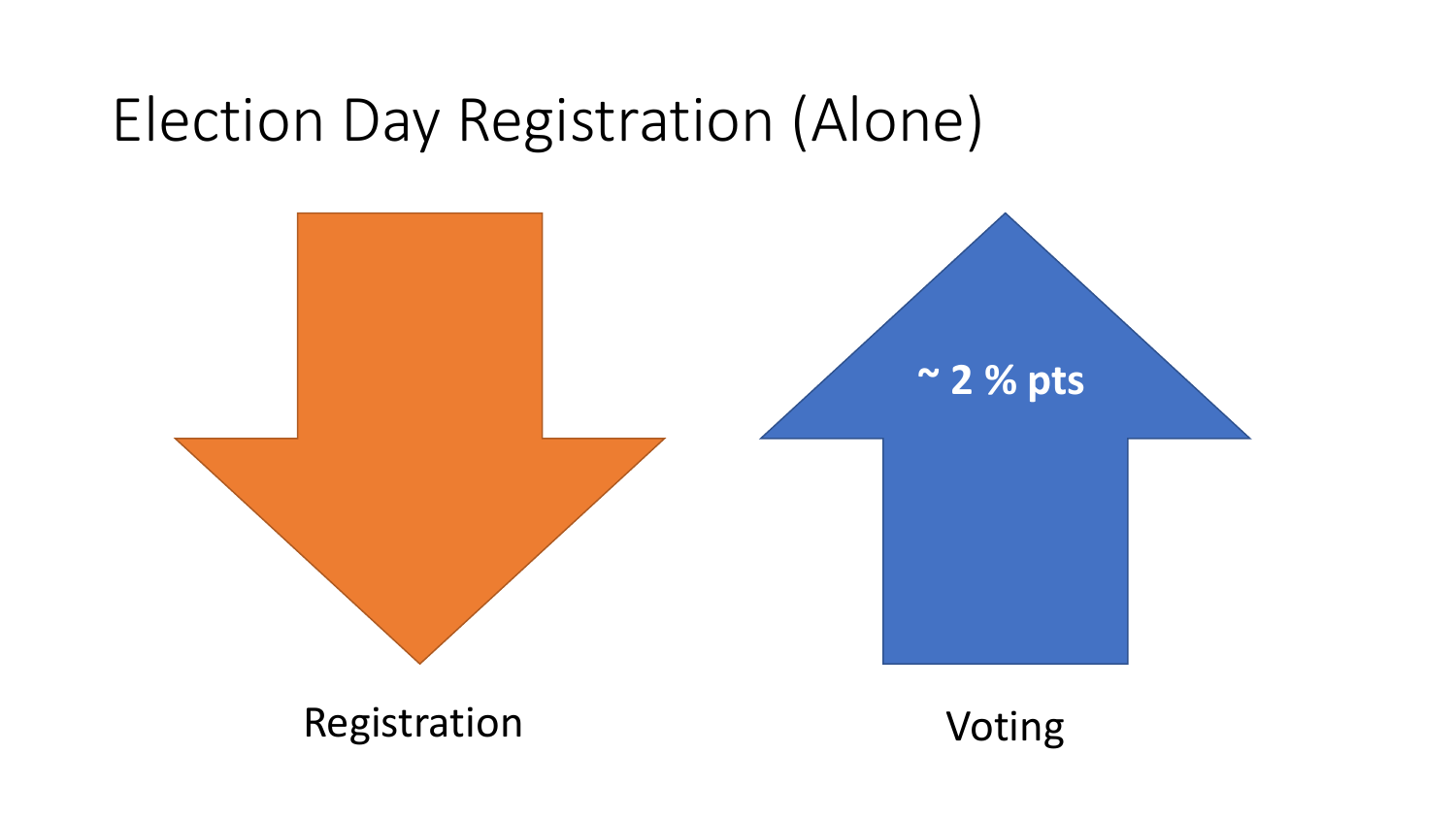## Online Registration (Alone)

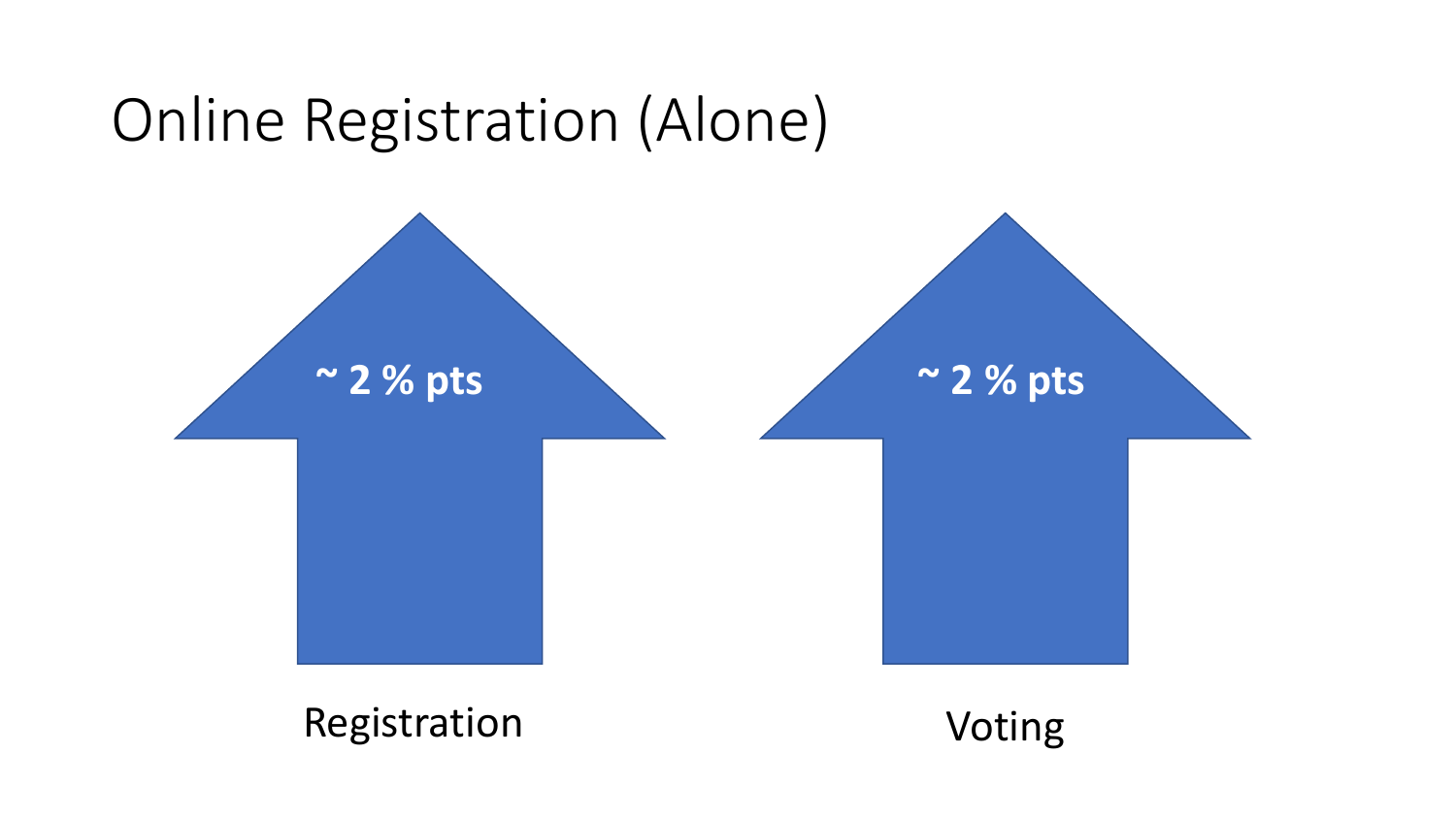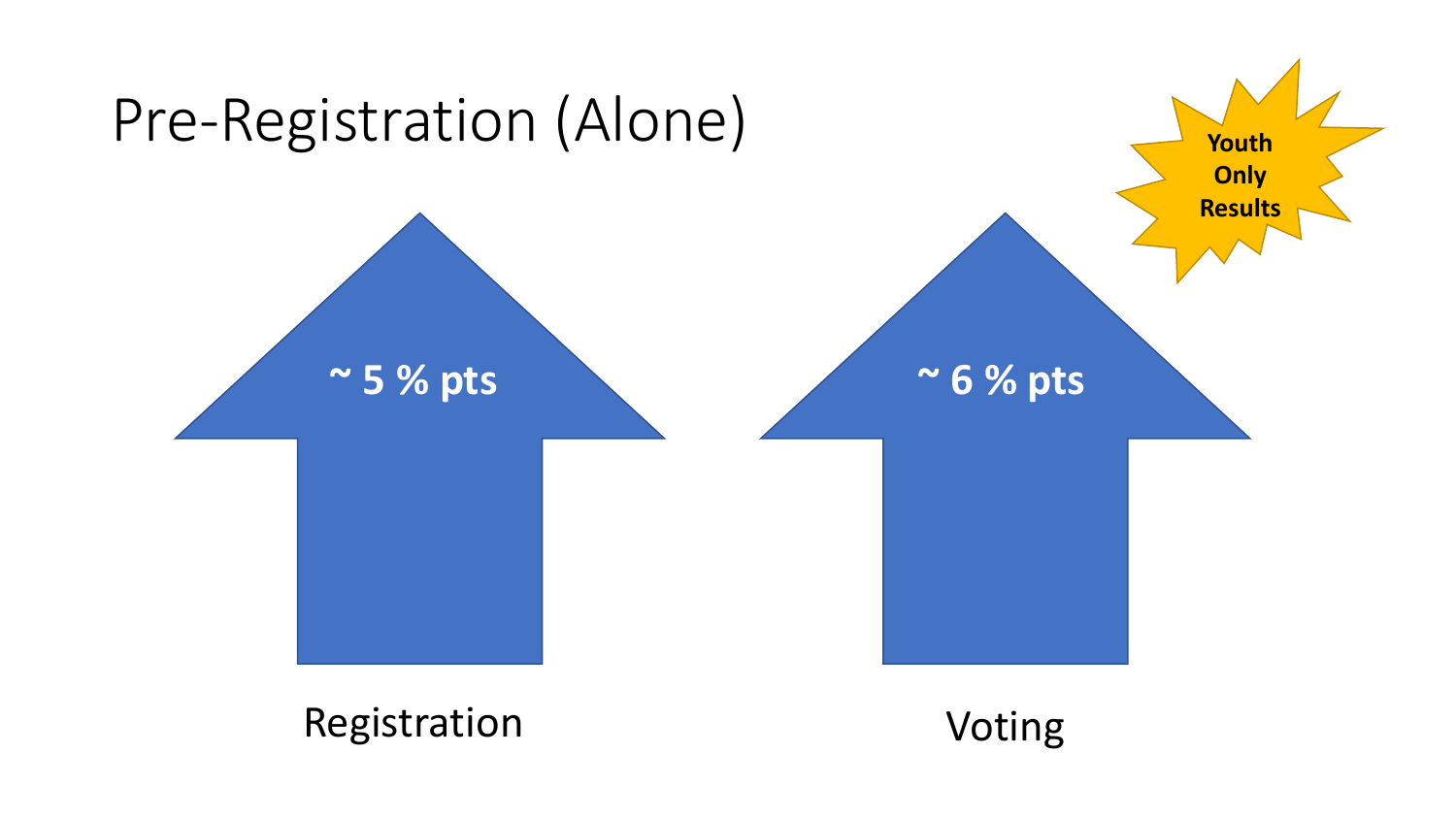#### Automatic Voter Registration

![](_page_10_Picture_1.jpeg)

![](_page_10_Picture_2.jpeg)

#### Registration Voting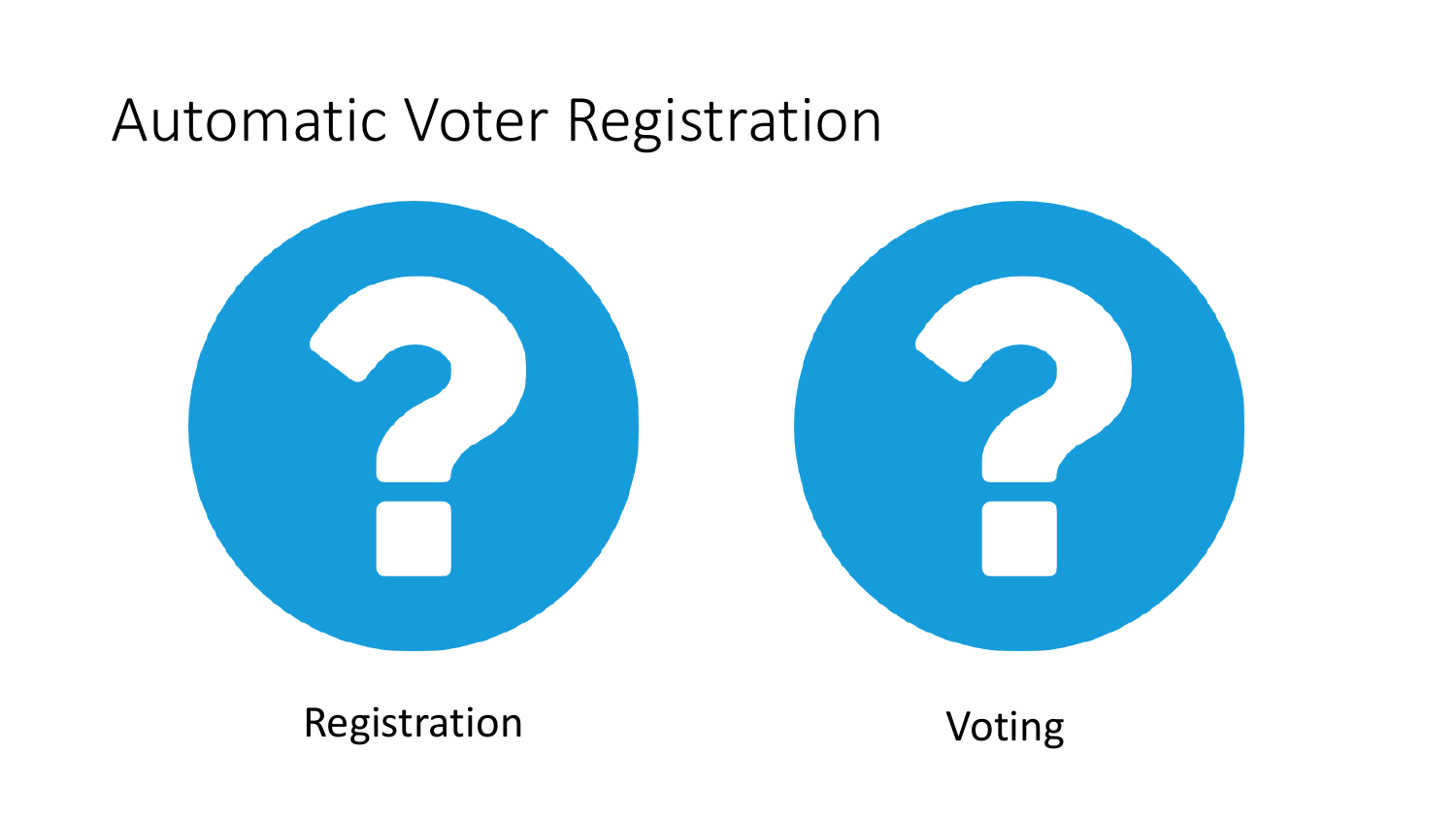![](_page_11_Figure_0.jpeg)